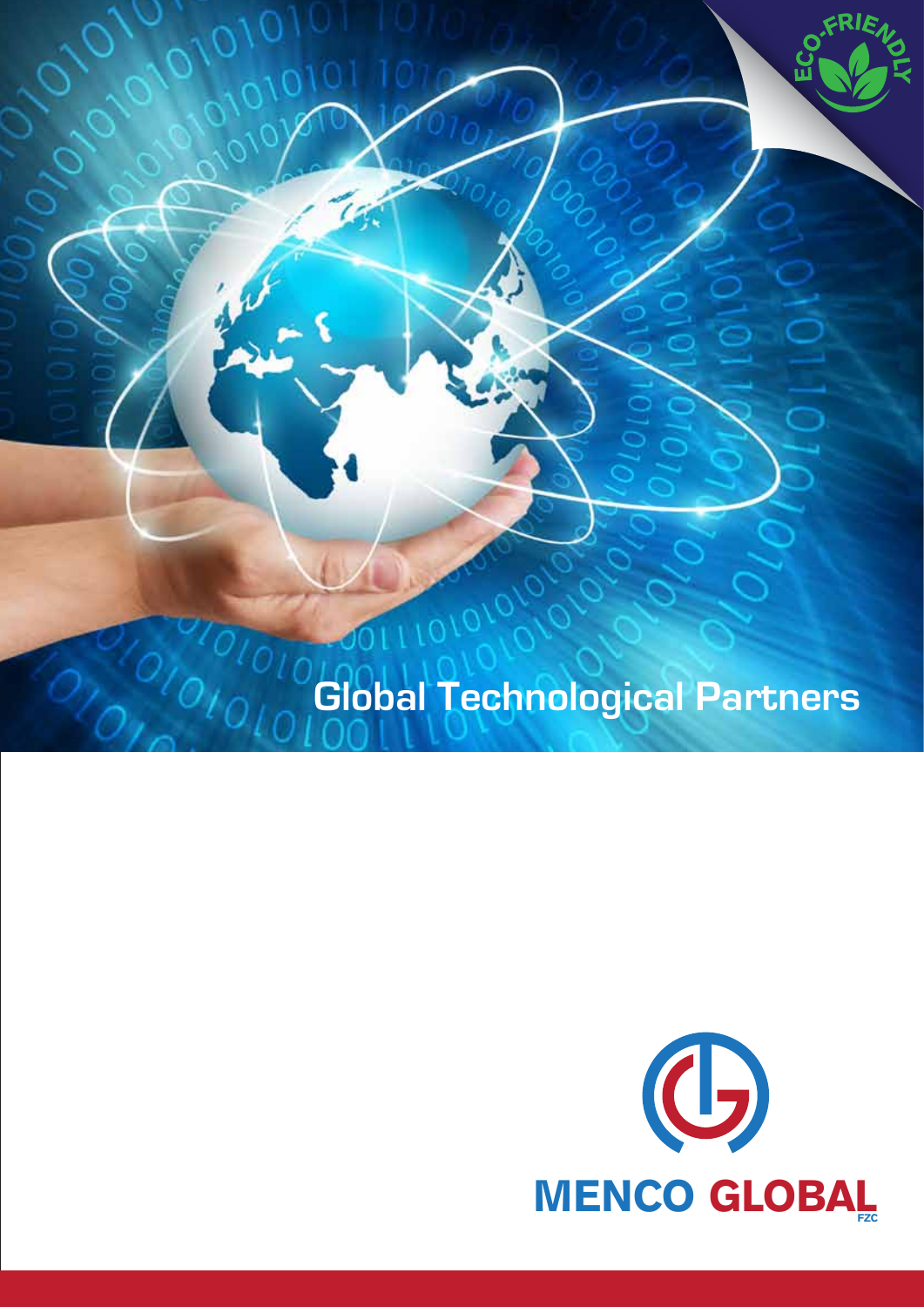

# **Objective**

To be Global Technological partners to meet customers needs in partnership with renowned Principal companies.

### Focus Area



Oil & Gas Industries



Local & International **Contractors** (EPCs)



Power, Water & Utility Authorities



**System Suppliers** & Integrators



**Service Industries** 



Basic Industries & Manufacturing **Companies** 

### Corporate Social Responsibility (CSR)



- Reducing waste, Recycling & Reusing of materials at every opportunity.
- Reducing Electrical energy consumption.
- Protect & Respect environmental resources
- Menco Global would like to move in the direction of renewable energy.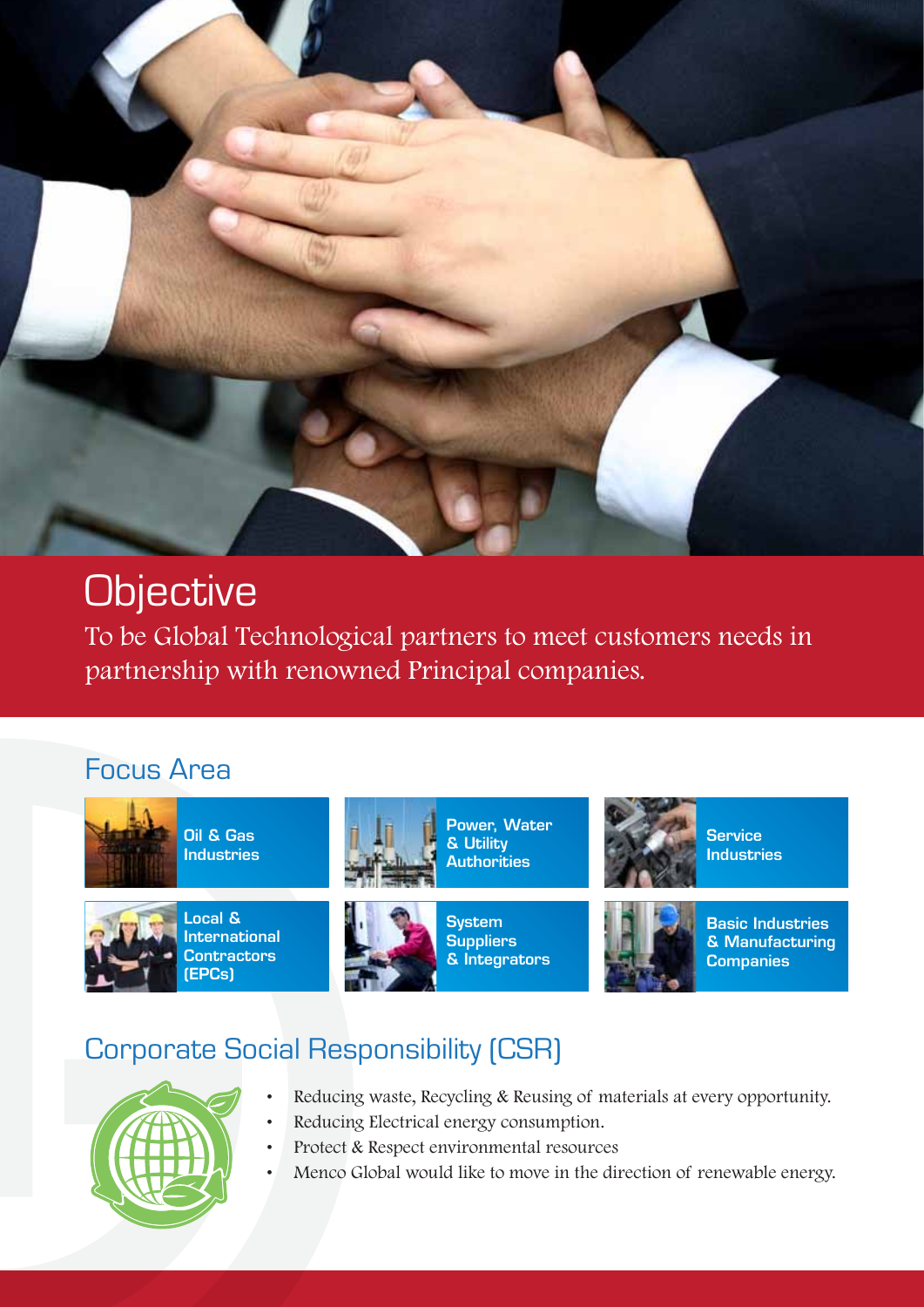# Menco Global State of the Art Solutions

#### **PRODUCT GROUP**

- Sensors
- Field Instruments
- Electronic, Electrical & Process Test **Instruments**
- Interface & Isolators
- Panel Instruments
- Process Equipment
- Automation Products
- Fieldbus Products
- Analyzers & Detectors

#### **MEASURING PARAMETERS**

- Flow
- Pressure
- Temperature
- Level
- **Electrical**
- **Distance**

#### **GENERAL SUPPLY**

- Instrument, Control and Fiber Optic Cables
- Batteries, Chargers & UPS Systems
- Industrial & Explosion-proof Enclosures
- SIL2 & ATEX approved products for Hazardous Area
- Wireless Products & Systems
- Process and Field Power Supplies.
- Instrumentation Fittings & Accessories
- Control Systems & Spares
- Industrial, Instrumentation & Automation Spares.
- Plastic Testing Equipments
- Controllers for Industrial Machines

#### **SOLUTIONS OFFERED**

- Safety Integrity Level [SIL] validation
- Pre-startup safety reviews
- Proof Testing
- Retrofits & Modications Management of Change
- System to manage Quality, Occupational, Health, Safety and Environment (QHSE).
- SAAS (Software As A Service) – Business Intelligent software.